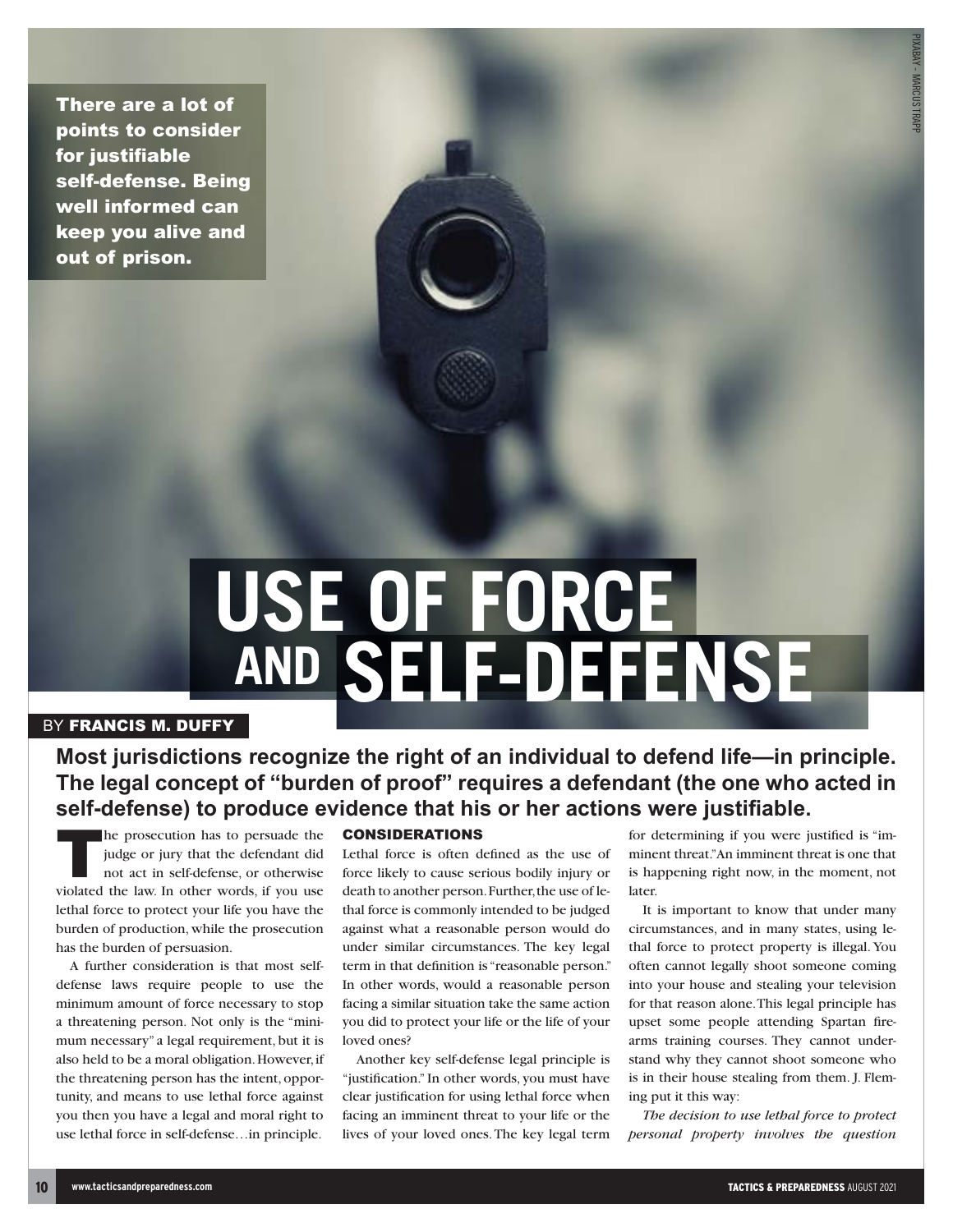

**FIGURE 1.** DECISION-MAKING FRAMEWORK FOR THE USE OF FORCE

*of whether lethal force "may" be used, but equally important, whether it "should" be used. One is clearly a legal question. The other is a moral question and, perhaps more importantly, a practical question, one that you should not be in a hurry to answer. 1*

Another legal issue that people face after using lethal force to stop a threat to their lives is that in many states self-defense cases are adjudicated on the basis of common law rather than by statutory law. Statutory law can provide specific legal guidance while common law may be more open to interpretation.

# EVALUATING JUSTIFIABLE SELF-DEFENSE

Self-defense laws vary by state. As an example, in Maryland, the following five elements of justifiable use of lethal force apply: <sup>2</sup> (Washington, DC, uses similar criteria.)

- 1. Innocence—you cannot be the aggressor.
- 2. Imminence—you must believe the threat is going to happen right now.
- 3. Reasonableness—you must be facing a disparity of force (for example, big vs. small, male vs. female, old vs. young, and so on).
- 4. Avoidance—you must retreat as long as it is safe to do so (you do not need to retreat inside your house)

5. Proportionality—you may only use enough force to stop the threat (in other words if one shot stops a threatening person you cannot shoot him two more times for the hell of it).

# SELF-DEFENSE DECISION-MAKING

In most jurisdictions, the use of lethal force is justified only under conditions of extreme necessity as a last resort when all lesser means have failed or cannot reasonably be employed. What are the "lesser means"?

At Spartan Firearms Training Group, we teach our concealed carry students about firearm laws governing the use of lethal force in Maryland, Utah, and Washington, D.C. and we created the graphic shown in Figure 1 to illustrate a process for making self-defense decisions and using "lesser means" to avoid using lethal force; knowing that lethal force still might be required to defend your life or the lives of your loved ones.

Figure 1 presents tactics to avoid potentially dangerous situations and use of force options before you actually have to use lethal force. The figure presents a continuum with two parts. Part 1, on the left, presents a decision-making framework for paying attention to your environment to avoid dangerous people and situations. Part 2, on the right, displays a use of force continuum with options

that can be used to de-escalate a dangerous confrontation that have the potential to the use of lethal force.

#### PART 1: DECISION-MAKING FRAMEWORK

**Avoidance:** avoid places, situations, and people that are potentially dangerous. Don't go someplace with a gun that you wouldn't go without one.

**Informed Situational Awareness:** Pay attention to your environment. Know what is normal for your environment so you can identify what or who stands out as diverting from the normal. 3

**Threat Assessment:** Assess potential threats using Cooper's Color Code and Boyd's OODA loop (as well as where your opponent(s) are within those processes) described in previous Tactics and Preparedness articles.

**Seek Assistance:** Call 911 or alert passers-by. Let people know you need help. If you call 911, at a minimum tell them where you are at.

**Make A Self-Defense Decision:** In the self-defense world there is a saying "When seconds matter, the police are only minutes away." Even if you call 911 help won't arrive in seconds so you need to make a decision about escaping and/or the use of force. Remember, you have a legal and moral responsi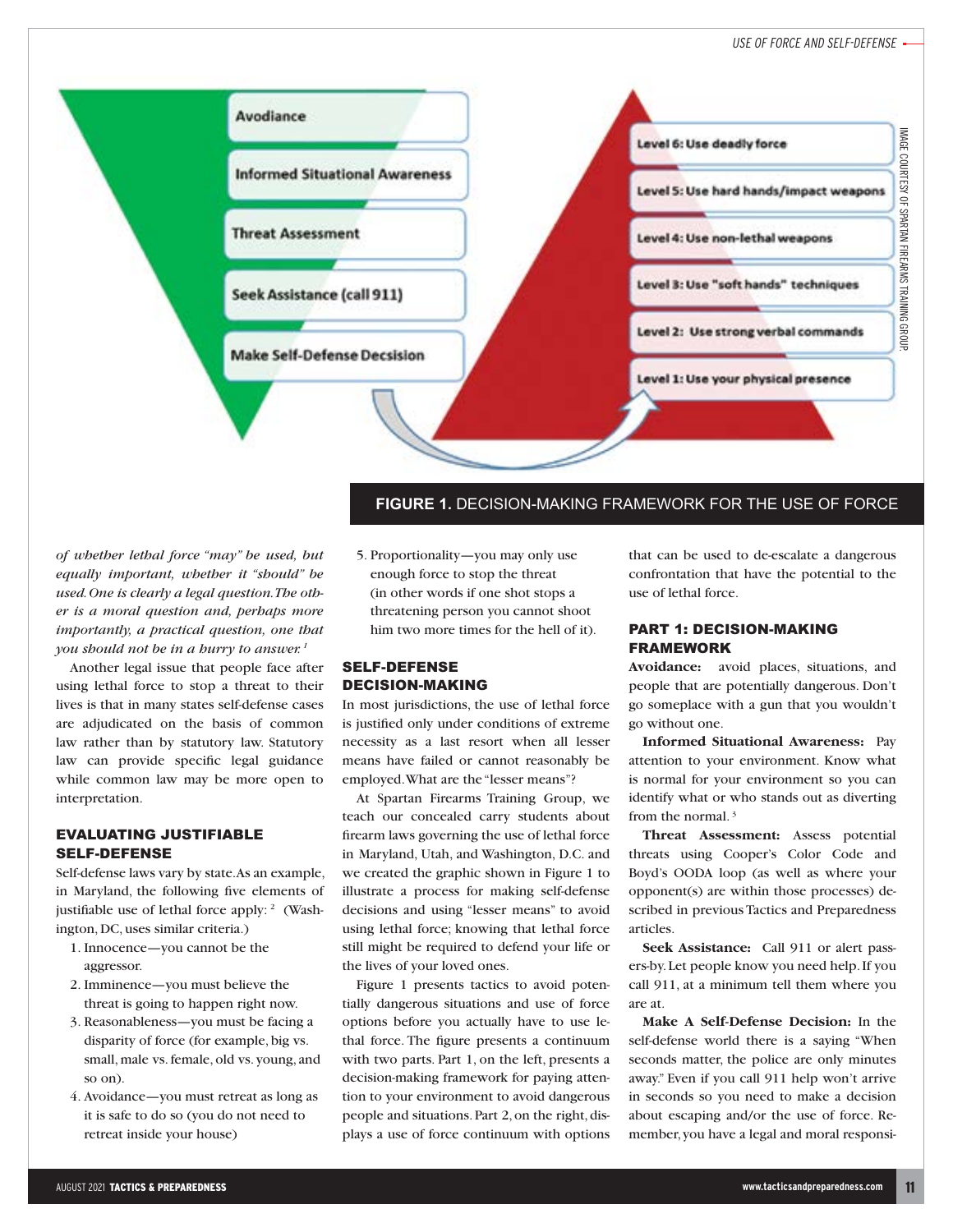bility to use the least amount of force to stop a threatening person while being willing and able to use lethal force to protect your life or the lives of your loved ones.

#### PART 2: USE OF FORCE CONTINUUM

**Level 1:** Use your physical presence. If you can look stronger, bigger and more threatening, that might dissuade a potential attacker from harming you.

Level 2: Use strong verbal commands: A loud and threatening "Don't come any closer to me" with an open palm facing forward on an extended arm can stop a potentially threatening person in his or her tracks.

Level 3: Use "soft hand" techniques. These techniques are often used by executive protection specialists to protect their principals from those who want to get close to them. The techniques include sweeping the threatening person off his line of attack, arm drags, or wrist locks.

**Level 4:** Use non-lethal weapons: Tasers, stun guns, and pepper spray are effective non-lethal weapons if used correctly. Tasers, especially, require training on how to use them effectively. Each non-lethal weapon has its drawbacks (for example, to use a stun gun in self-defense you need to actually touch the attacker which means you have to get close. If the attacker is a skilled fighter he could potentially disarm you quickly and use the stun gun against you.)

Level 5: Use hard hands/impact weapons: Impact weapons include baseball bats, batons, kubatons, or large hand-held flashlights … anything you can use to strike the assailant. "Hard hands" means physical handto-hand combat. We tell our wear and carry students that they will not learn how to fight when they are in a fight. They must learn to fight before they get into a fight, so, we advise our wear and carry students to train in a fighting system that has a track record of success if they have the time, financial resources and physical ability; for example, Brazilian Jiu Jitsu, Muay Thai, boxing or wrestling are all combat-proven martial arts.

**Level 6:** Use lethal force. If the threatening person continues to escalate the attack and starts to display a weapon in spite of your efforts to de-escalate you may need to use lethal force rapidly to stop the attack. As mentioned earlier, you have a moral and legal obligation to de-escalate a dangerous situation without using lethal force, but you may justifiably use



lethal force if all else fails and if you are innocent, if the danger to your life was imminent, if your use of force was reasonable given the circumstances, if you used just enough force to stop the threat, and if you made efforts to de-escalate.

It is important to recognize that you may not have the time to think through the use of force options shown in Figure 1 when faced with an imminent lethal force threat. It is to your benefit to imagine different situations that you might find yourself in and to visualize responding using the framework described above.Mental rehearsals will help you act with lightning speed to move from level 1 straight to the appropriate use of force level within the continuum, possibly even straight to lethal force.

When faced with a lethal threat you cannot say "stop let me get my pepper spray" and expect to survive. However, if actions at one of the levels below level 6 could have stopped the threatening person, but you used lethal force instead, you will likely face serious legal consequences.

#### REHEARSALS

To think and react appropriately and effi-

ciently using the decision-making framework shown in Figure 1 you must mentally rehearse your possible reactions to various dangerous situations. You must also develop and maintain competent shooting and gun handling skills (including drawing from concealment if you are a CCW holder) using dry-fire and livefire drills. Special operations teams do this in advance of any operation they are required to carry out. They know that well-made plans quickly fall apart in the heat of action so they need to have "what the hell do we do now" options available in the form of immediate action drills. They also go to a range to hone their shooting skills and to confirm their weapons and gear are functioning properly.

We also talk to our wear and carry students about the importance of practicing safe and effective shooting techniques. Gun handling and marksmanship skills must be practiced safely, effectively, and consistently. When skills are practiced the myelin that coats neural pathways in the brain thickens.6 As the neural pathways thicken, skills can be performed more efficiently. There is one caveat, however. If you practice skills incorrectly you become more proficient using the incorrect skills.